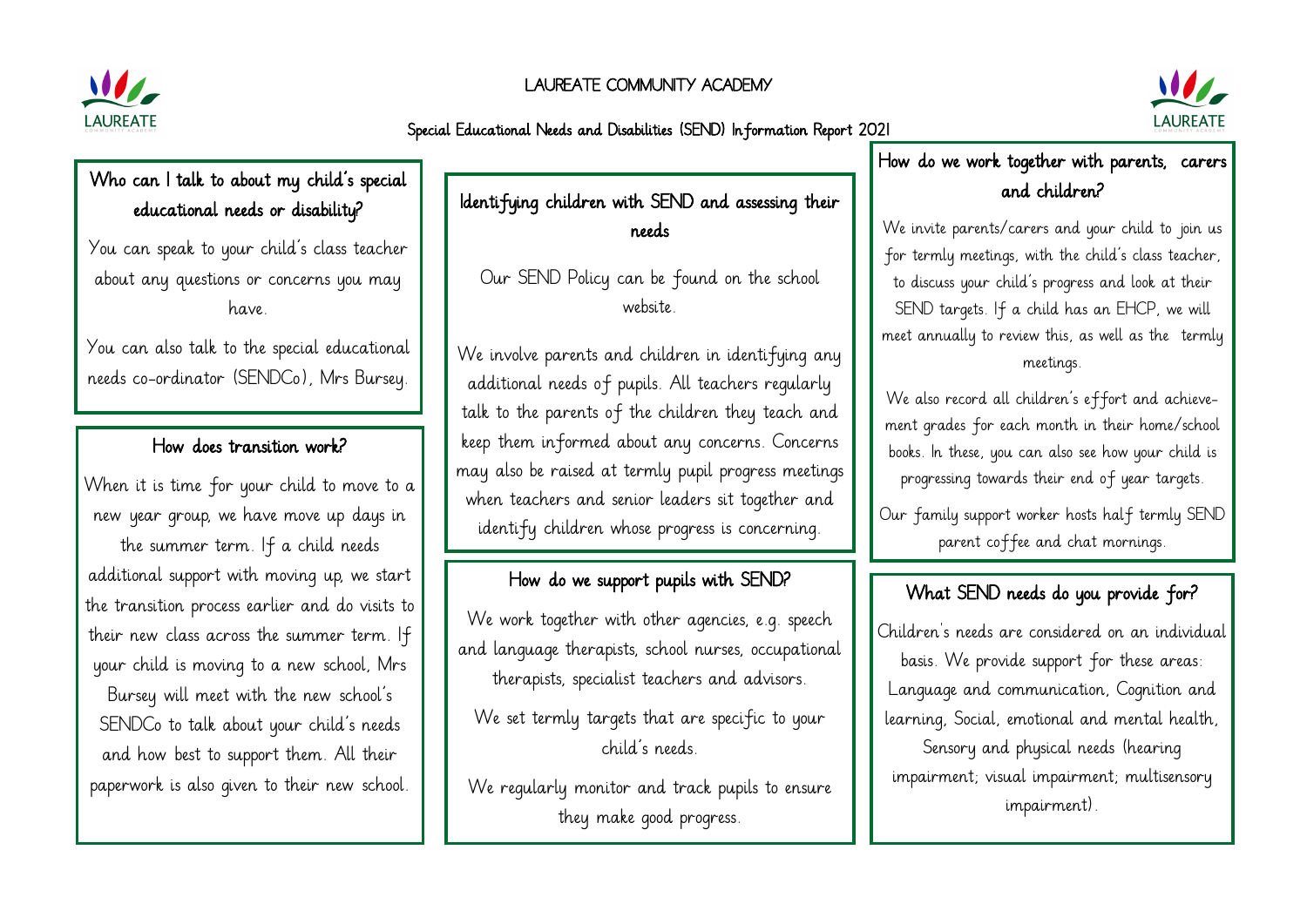

#### LAUREATE COMMUNITY ACADEMY





# What types of support are there for a child with SEND?

- Quality first teaching by the class teacher and supported by teaching assistants.
- Specific group work to target individual needs.
- Other programmes and strategies we use are: Sensory Circuits, Emotional Literacy Support Assistant, Precision Teaching, Beat Dyslexia, personalised interventions, Pre/Post Teaching, and speech and language therapy.

# How do you adapt the learning environment for SEND pupils?

We adapt the school in different ways to support individual pupil's needs. This may include moving furniture for pupils using a wheelchair, having larger print for a child with a visual impairment or having a quiet space to go when it is needed.

# What expertise and training do staff have to work with SEND pupils?

All teachers and teaching assistants have annual training, led by the SENDCo, around an area of SEND, e.g. Autistic Spectrum Disorder.

Where more specialised training is needed, staff will go on training that is run by experts outside of the school.

The SENDCo goes on regular training courses to keep up to date with best practice.

# What are the arrangements for complaints?

In the first instance, any concern about the implementation of the SEND Policy should be raised with the class teacher or SENDCo.

If there is a complaint, please follow the school's complaint procedure and contact the Headteacher, Mr Perkins.

#### How do we teach children with SEND?

Children with SEND need provision which is 'different from and additional to' their peers. Most of this provision is through the class teacher planning different work for the child. This is known as differentiation. Differentiation can refer to:

- Allowing access to extra resources;
- Doing different activities; or
- Doing the same activity as others but with extra support.

All teachers plan in this way for the whole class and consider the needs of their SEND pupils when identifying the best pathways through learning.

# What is the 'Local Offer'?

The school forms part of Suffolk's local offer which can be accessed at What is the Local Offer? | Suffolk County Council